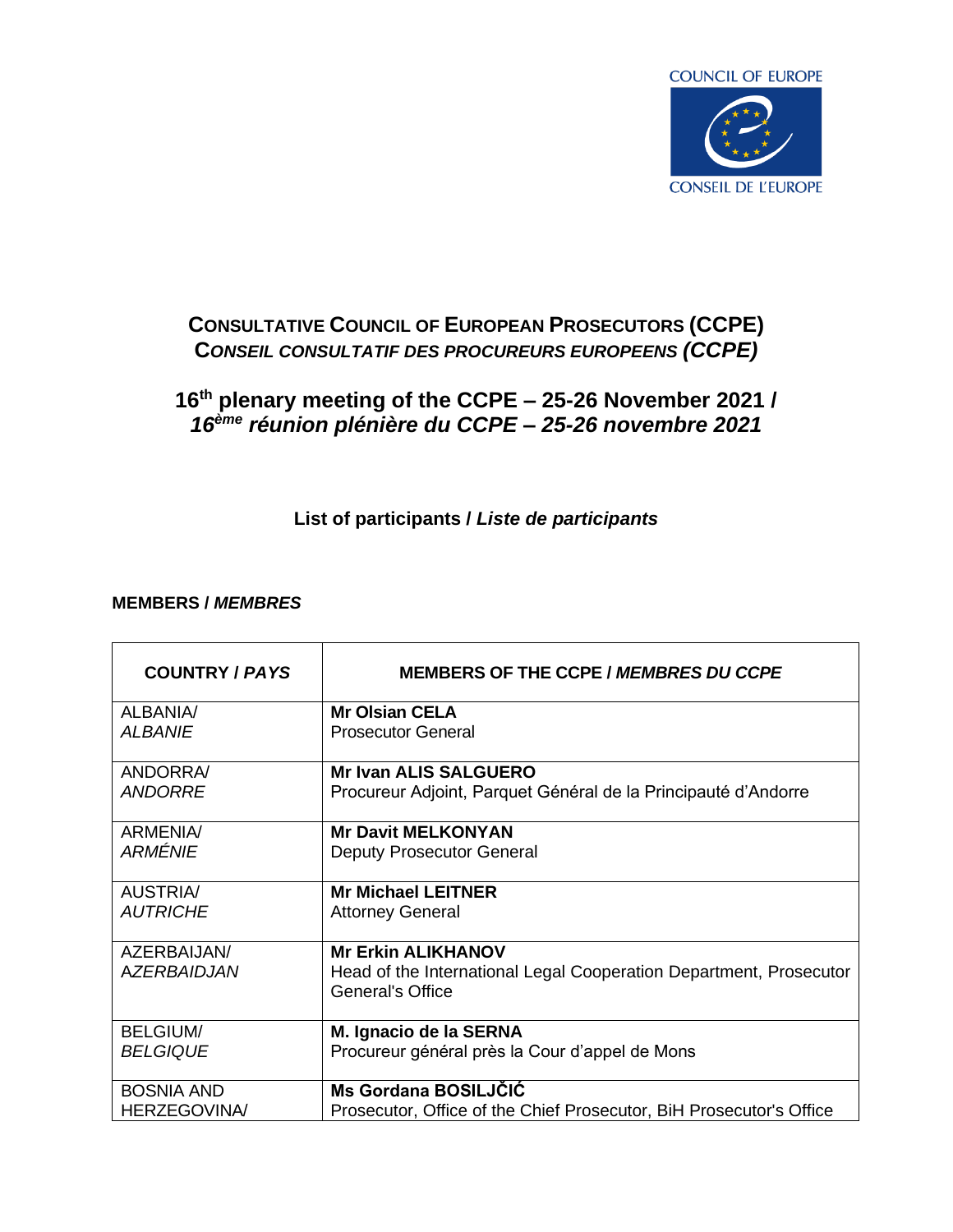| BOSNIE-HERZÉGOVINE                                            |                                                                                                                                     |
|---------------------------------------------------------------|-------------------------------------------------------------------------------------------------------------------------------------|
| <b>BULGARIA/</b>                                              | <b>Ms Desislava PIRONEVA</b>                                                                                                        |
| <b>BULGARIE</b>                                               | <b>Deputy Prosecutor General</b>                                                                                                    |
|                                                               | <b>Mr Sava PETROV</b><br>Prosecutor, International Department of the Office of the Prosecutor<br>General                            |
| <b>CROATIA/</b><br><b>CROATIE</b>                             | <b>Mr Josip CULE</b><br>Deputy Attorney General, Head of International Legal Assistance and<br><b>Cooperation Department</b>        |
| CYPRUS/<br><b>CHYPRE</b>                                      | <b>Ms Despina KYPRIANOU</b><br>Senior Counsel of the Republic for the Attorney General                                              |
| <b>CZECH REPUBLIC/</b><br><b>RÉPUBLIQUE</b><br><b>TCHÉQUE</b> | Ms Jana ZEZULOVÁ<br>Public Prosecutor, Supreme Public Prosecutor's Office, Analytic and<br>Legislative Department                   |
| <b>DENMARK/</b><br><b>DANEMARK</b>                            | <b>Ms Alessandra GIRALDI</b><br>Deputy Chief Director, Office of the Director of Public Prosecutions                                |
| <b>ESTONIA/</b>                                               | <b>Mr Andres PARMAS</b>                                                                                                             |
| <b>ESTONIE</b>                                                | <b>Prosecutor General</b>                                                                                                           |
|                                                               | <b>Ms Laura VAIK</b><br>State Prosecutor, Office of the Prosecutor General                                                          |
| FINLAND/<br><b>FINLANDE</b>                                   | <b>Ms Tuuli EEROLAINEN</b><br>State Prosecutor, Prosecution unit, International Affairs, Office of the<br><b>Prosecutor General</b> |
|                                                               | <b>Ms Ritva SAHAVIRTA</b><br>State Prosecutor, Office of the Prosecutor General                                                     |
| <b>FRANCE</b>                                                 | M. Jean-François BOHNERT<br>Procureur de la République financier                                                                    |
| <b>GEORGIA/</b><br>GÉORGIE                                    | <b>Mr Irakli CHILINGARASHVILI</b><br>Head of the International Relations and Legal Department,<br>Office of the Prosecutor General  |
|                                                               | <b>Mr Demetre JINJOLIA</b><br>Prosecutor of the International Cooperation Unit of the Prosecutor<br>General's Office                |
| <b>GERMANY/</b>                                               | <b>Mr Peter FRANK</b>                                                                                                               |
| <b>ALLEMAGNE</b>                                              | Federal Public Prosecutor General at the Federal Court of Justice,                                                                  |
| GREECE/<br>GRÉCE                                              | <b>Ms Eleni METSOVITOU-FLOURI</b>                                                                                                   |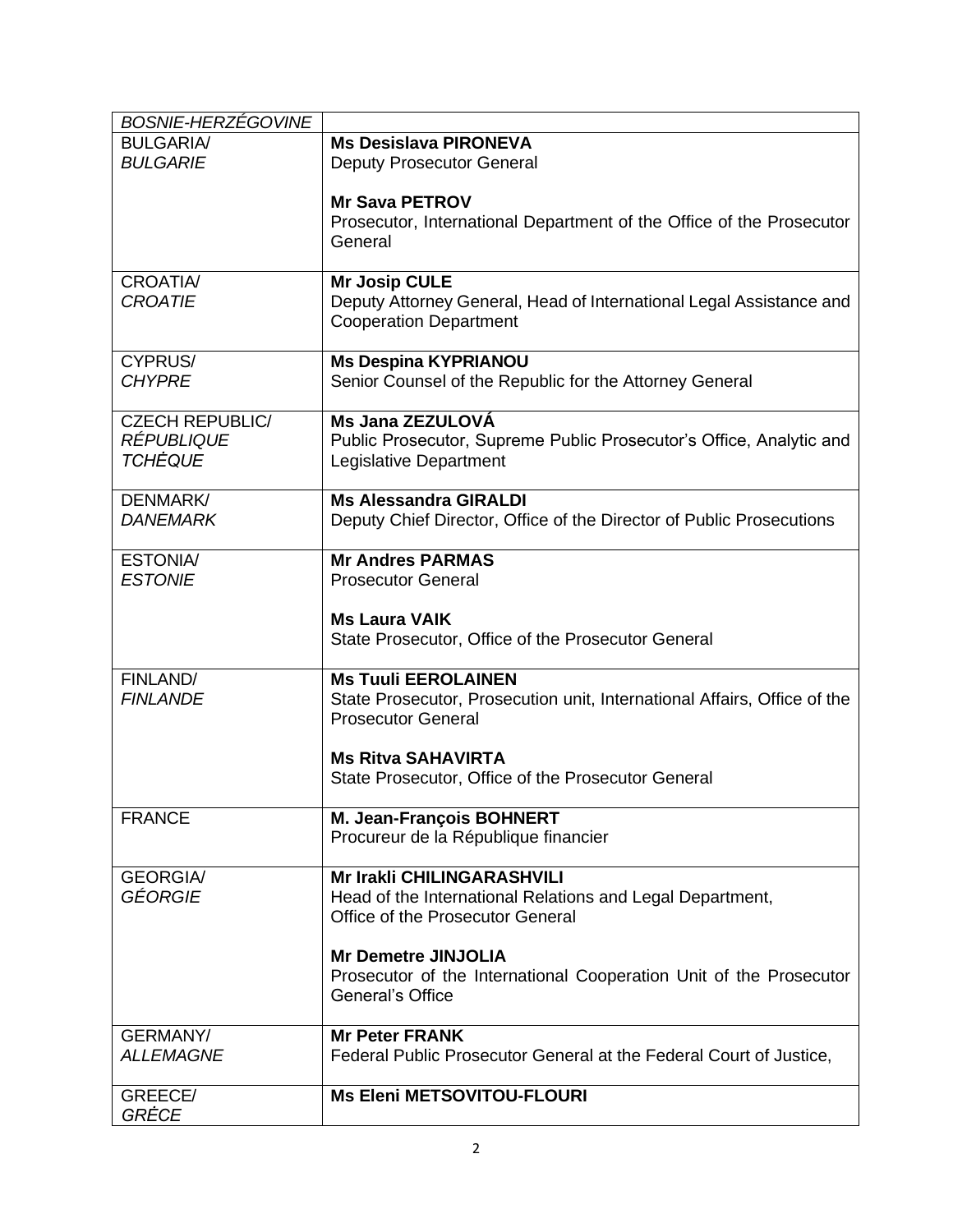|                                                                   | Deputy Public Prosecutor of the Supreme Court (Areios Pagos),<br>Supreme Court's Public Prosecution Office                                                                |
|-------------------------------------------------------------------|---------------------------------------------------------------------------------------------------------------------------------------------------------------------------|
| HUNGARY/<br><b>HONGRIE</b>                                        | Mr Péter POLT<br><b>Prosecutor General</b>                                                                                                                                |
|                                                                   | <b>Mr Barna MISKOLCZI</b><br>Prosecutor, Chief of Cabinet, Acting Head of Department for<br>International and European Affairs at the Office of the Prosecutor<br>General |
| <b>ICELAND/</b><br><b>ISLANDE</b>                                 | Mr Helgi Magnús GUNNARSSON<br>Deputy Director, Office of the Director of Public Prosecution                                                                               |
| IRELAND/<br><b>IRLANDE</b>                                        | <b>Ms Tricia HARKIN</b><br>Senior Principal Prosecutor, Head of Prosecution Policy & Research<br>Unit of the Office of the Director of Public Prosecutions                |
| <b>ITALY/</b><br><b>ITALIE</b>                                    | <b>Mr Antonio MURA</b><br>Prosecutor General at the Court of Appeal of Rome                                                                                               |
| LATVIA/<br><b>LETTONIE</b>                                        | <b>Mr Aivars OSTAPKO</b><br>Deputy Prosecutor General, Head Prosecutor of the Department of<br>Analysis and Management, Prosecutor General's Office                       |
| <b>LIECHTENSTEIN</b>                                              | <b>Mr Robert WALLNER</b><br><b>Prosecutor General</b>                                                                                                                     |
| LITHUANIA/                                                        | <b>Mr Saulius VERSECKAS</b>                                                                                                                                               |
| <b>LITUANIE</b>                                                   | <b>Deputy Prosecutor General</b>                                                                                                                                          |
|                                                                   | <b>Mr Darius KARCINSKAS</b><br><b>Deputy Prosecutor General</b>                                                                                                           |
| <b>LUXEMBOURG</b>                                                 | M. John PETRY<br>Procureur général d'Etat adjoint, Parquet général du Grand-Duché de<br>Luxembourg                                                                        |
| MALTA/<br><b>MALTE</b>                                            | <b>Mr Mario SPITERI</b><br>Prosecutor, Office of the Attorney General                                                                                                     |
| <b>REPUBLIC OF</b><br>MOLDOVA/<br>RÉPUBLIQUE DE<br><b>MOLDOVA</b> | <b>Ms Angela MOTUZOC</b><br>President of the Superior Council of Prosecutors                                                                                              |
| <b>MONACO</b>                                                     | <b>Ms Sylvie PETIT-LECLAIR</b><br>Procureur Général de la Principauté de Monaco, Parquet Général                                                                          |
| MONTENEGRO/<br>MONTÉNÉGRO                                         | <b>Ms Milica ANDJELIĆ-MANDIĆ</b><br>State Prosecutor, Basic State Prosecutor's Office                                                                                     |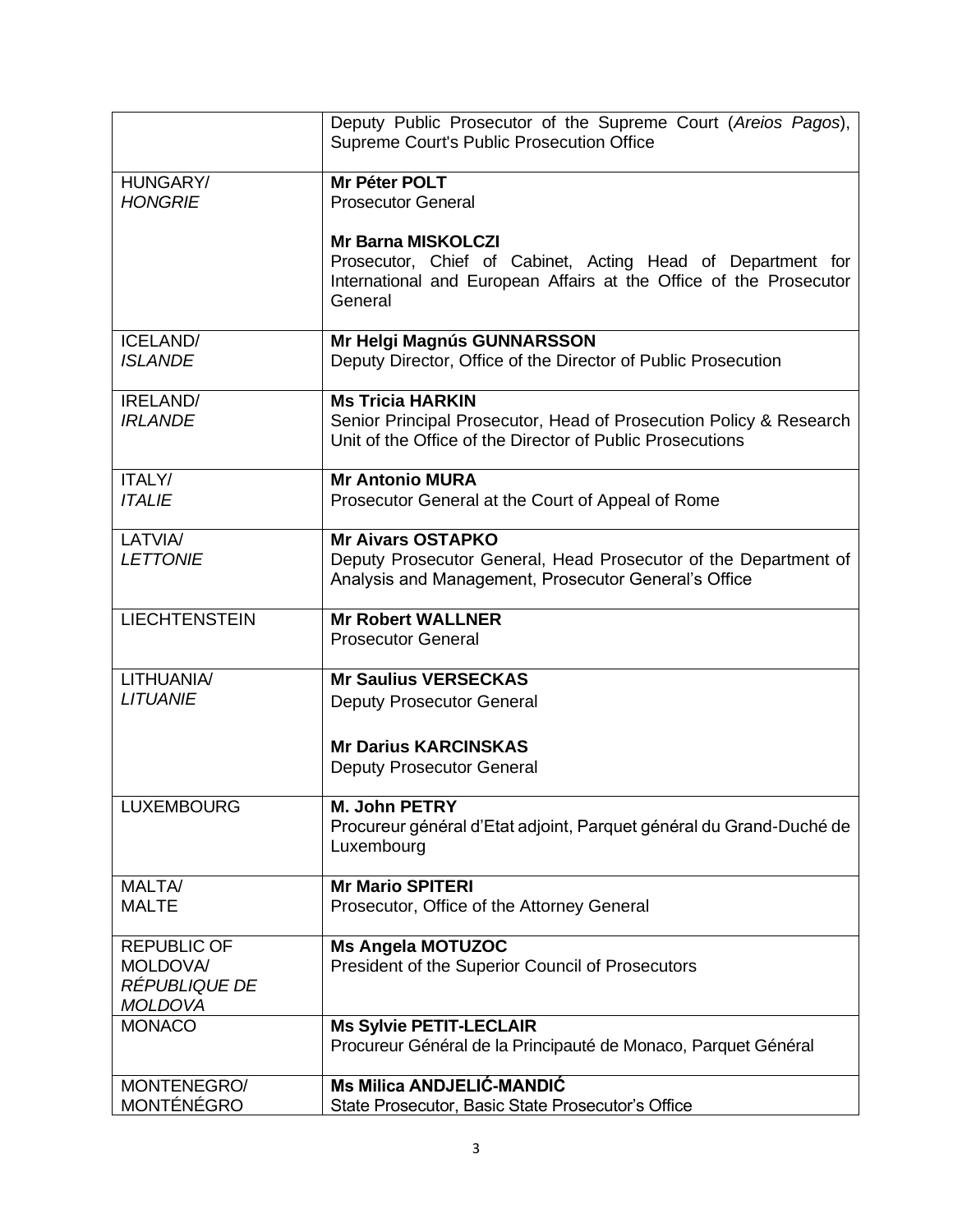| NETHERLANDS/<br>PAYS-BAS                                        | Mr Han J. MORAAL LL.M. MPA<br>Vice- Président du CCPE, Chief Public Prosecutor, Eurojust<br>National member for the Netherlands, Secretary General of the<br>International Association of Prosecutors (IAP)                                  |
|-----------------------------------------------------------------|----------------------------------------------------------------------------------------------------------------------------------------------------------------------------------------------------------------------------------------------|
| NORTH MACEDONIA/<br>MACÉDOINE DU NORD                           | <b>Ms Natasa KRSTEVSKA-CALEV</b><br><b>Primary Public Prosecutors Office</b>                                                                                                                                                                 |
| NORWAY/<br><b>NORVÈGE</b>                                       | <b>Mr Runar TORGENSEN</b><br>Senior Public Prosecutor at the Office of the Director of Public<br><b>Prosecution</b>                                                                                                                          |
|                                                                 | <b>Ms Anne GRØSTAD</b><br>Senior Public Prosecutor, Office of the Director of Public<br><b>Prosecutions</b>                                                                                                                                  |
| POLAND/<br><b>POLOGNE</b>                                       | <b>Mr Bogusław NOCUN</b><br>Prosecutor, Bureau of International Cooperation of the<br>National Prosecutor's Office                                                                                                                           |
|                                                                 | <b>Ms Renata PIETRZAK</b><br>Deputy Director of the Bureau of International Cooperation of the<br><b>National Prosecutor's Office</b>                                                                                                        |
| <b>PORTUGAL</b>                                                 | <b>M. José Manuel SANTOS PAIS</b><br>Procureur-Général Adjoint à la Cour Constitutionnelle du Portugal                                                                                                                                       |
| ROMANIA/<br><b>ROUMANIE</b>                                     | <b>Mr Horatiu Razvan RADU</b><br>Prosecutor, Prosecutor's Office attached to the High Court of<br><b>Cassation and Justice</b>                                                                                                               |
|                                                                 | <b>Ms Daniela Eugenia BADICA</b><br>Prosecutor, Service for International Judicial Cooperation in<br>Criminal Matters, International Relations and Programmes,<br>Prosecutor's Office attached to the High Court of Cassation and<br>Justice |
| THE RUSSIAN<br>FEDERATION/<br>FÉDÉRATION DE<br><b>RUSSIE</b>    | <b>Mr Denis GRUNIS</b><br>Senior Adviser to the Prosecutor General                                                                                                                                                                           |
| SAN-MARINO/<br><b>SAINT MARIN</b>                               |                                                                                                                                                                                                                                              |
| SERBIA/<br><b>SERBIE</b>                                        | <b>Mr Branko STAMENKOVIC</b><br>Deputy Republic Public Prosecutor, Republic Public Prosecutor's Office                                                                                                                                       |
| <b>SLOVAK REPUBLIC/</b><br><b>RÉPUBLIQUE</b><br><b>SLOVAQUE</b> | <b>Ms Katarína LAIFEROVÁ</b><br>Prosecutor, International Department, General Prosecutor's Office                                                                                                                                            |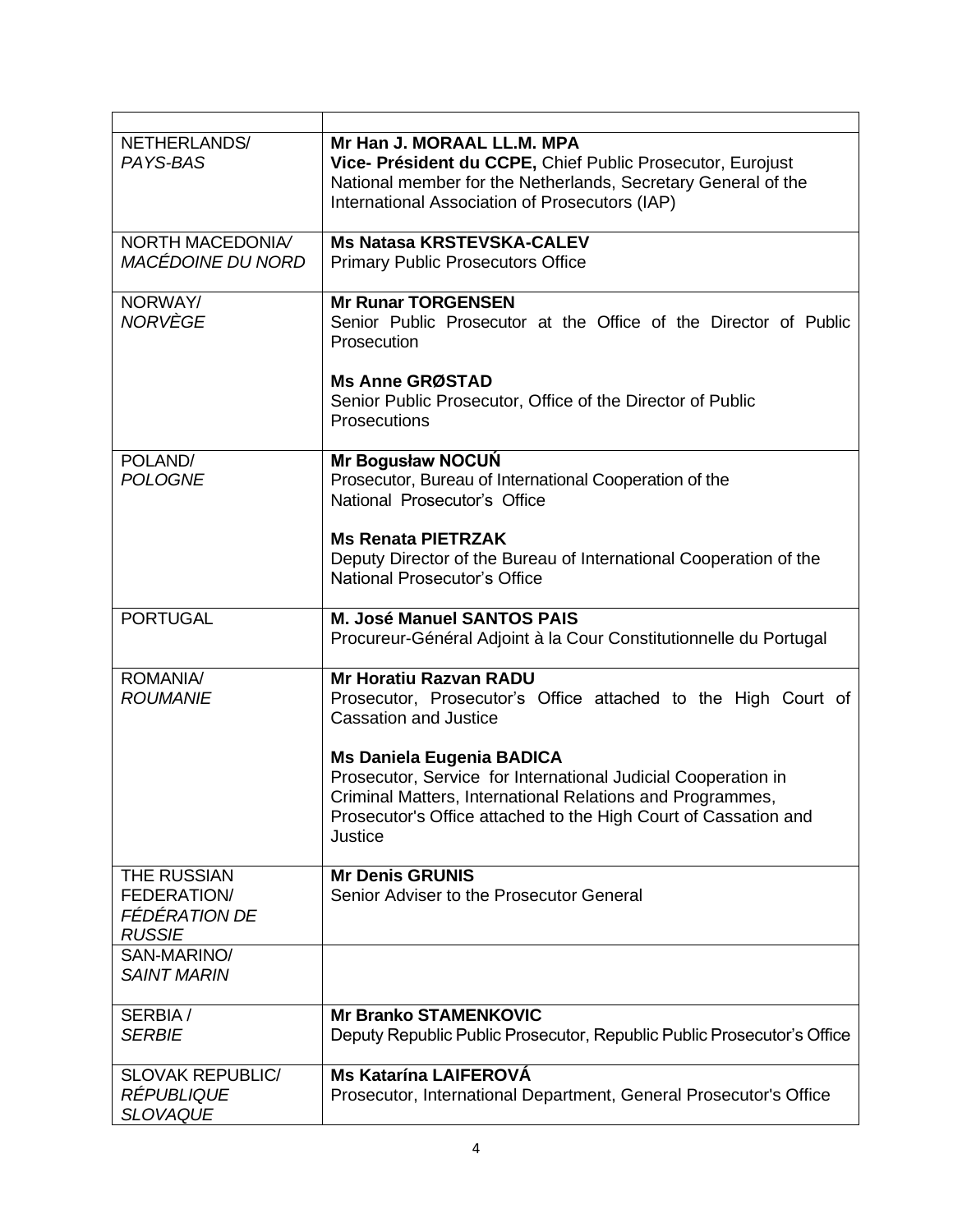| <b>SLOVENIA/</b>         | <b>Mr Harij FURLAN</b>                                                                                                                    |
|--------------------------|-------------------------------------------------------------------------------------------------------------------------------------------|
| <b>SLOVÉNIE</b>          | Supreme State Prosecutor, Office of the State Prosecutor General                                                                          |
|                          | <b>Ms Irena KUZMA</b>                                                                                                                     |
|                          | Supreme State Prosecutor, Office of the State Prosecutor General                                                                          |
| SPAIN/<br><b>ESPAGNE</b> | <b>Mr Antonio VERCHER NOGUERA</b><br>President of CCPE, Deputy Attorney General for environmental                                         |
|                          | matters                                                                                                                                   |
| SWEDEN/                  | <b>Mr Mikael JÄRETOFT</b>                                                                                                                 |
| SUÈDE                    | Senior Public Prosecutor, Legal Department - Division for<br>International Coordination and Development, Swedish Prosecution<br>Authority |
| SWITZERLAND/             | <b>M. Paul-Xavier CORNU</b>                                                                                                               |
| <b>SUISSE</b>            | Procureur général suppléant, Ministère public de la Confédération<br><b>MPC</b>                                                           |
| TURKEY/                  | Mr Ali Rıza ÜLKER                                                                                                                         |
| <b>TURQUIE</b>           | Rapporteur Judge, Foreign Affairs and Project Department, Council<br>of Judges and Prosecutors of Turkey (CJP)                            |
|                          | <b>Mr Onur USTALI</b>                                                                                                                     |
|                          | Rapporteur Judge, Foreign Affairs and Project Department, Council                                                                         |
|                          | of Judges and Prosecutors of Turkey (CJP)                                                                                                 |
| <b>UKRAINE</b>           | <b>Mr Dmytro LITKEVYCH</b>                                                                                                                |
|                          | Head of the Department for International Legal Cooperation,<br><b>Prosecutor General's Office</b>                                         |
|                          |                                                                                                                                           |
|                          | <b>Ms Myroslava KRASNOBOROVA</b><br>Liaison Prosecutor for Ukraine at Eurojust, Prosecutor General's<br>Office                            |
| <b>UNITED KINGDOM/</b>   | <b>Mr Stuart ALLEN</b>                                                                                                                    |
| <b>ROYAUME-UNI</b>       | Specialist Prosecutor, Strategic Policy, Private Office, Crown<br><b>Prosecution Service</b>                                              |

### **OBSERVER STATES /** *ETATS OBSERVATEURS*

| KAZAKHSTAN              | <b>Ms Yerkezhan TURSYNGALIYEVA</b><br>Senior Prosecutor, Department for International Cooperation,<br>Prosecutor General's Office |
|-------------------------|-----------------------------------------------------------------------------------------------------------------------------------|
| <b>MEXICO / MEXIQUE</b> | Ms María Noemí HERNÁNDEZ TÉLLEZ<br>Deputy Permanent Observer of Mexico to the Council of Europe                                   |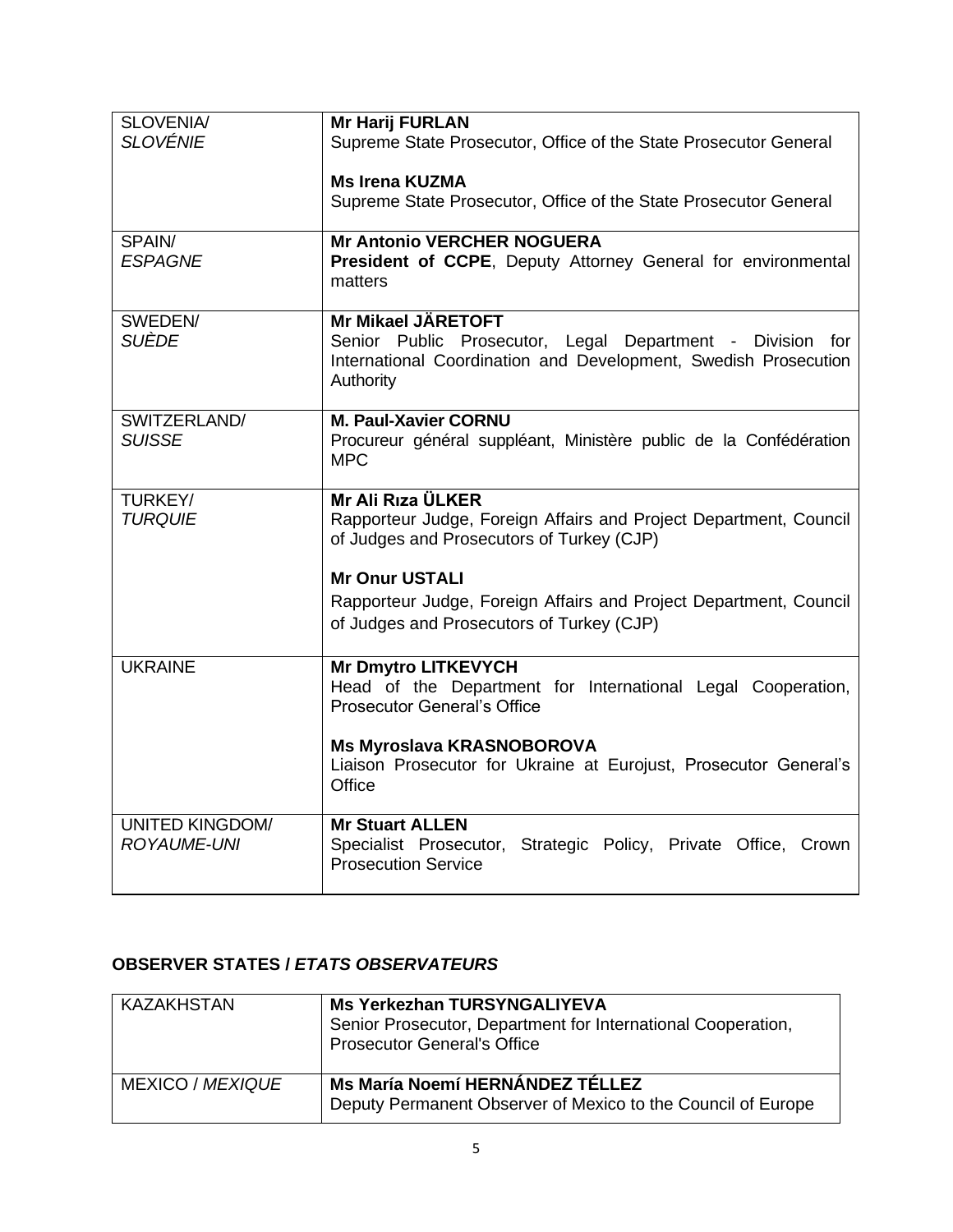| MOROCCO / MAROC | <b>Mr Mohamed OUKHLIFA</b><br>Advocate General seconded to the Presidency of the Public<br>Ministry |
|-----------------|-----------------------------------------------------------------------------------------------------|

#### **OBSERVERS** / *OBSERVATEURS*

| <b>INTERNATIONAL</b><br><b>ASSOCIATION OF</b><br><b>PROSECUTORS (IAP)</b> | <b>Mr Han J. MORAAL</b><br>Secretary General of the International Association of Prosecutors<br>(IAP) |
|---------------------------------------------------------------------------|-------------------------------------------------------------------------------------------------------|
| <b>ASSOCIATION</b>                                                        | <b>Mr Filipe MARQUES</b>                                                                              |
| <i>"MAGISTRATS</i>                                                        | <b>President of MEDEL</b>                                                                             |
| <b>EUROPEENS POUR LA</b>                                                  |                                                                                                       |
| <b>DEMOCRATIE ET LES</b>                                                  | <b>Ms Mariarosaria GUGLIELMI</b>                                                                      |
| LIBERTES" (MEDEL)                                                         | Member of the Bureau and Vice-President of MEDEL                                                      |
|                                                                           | Ms Iria Sabella GONZÁLEZ<br>Board Member of MEDEL                                                     |
| <b>EUROJUST</b>                                                           | <b>Ms Marina COCIANCICH</b><br><b>Corporate Communications Office</b>                                 |

#### **COUNCIL OF EUROPE SECRETARIAT** / *SECRETARIAT DU CONSEIL DE L'EUROPE*

**DGI : DIRECTORATE GENERAL HUMAN RIGHTS AND RULE OF LAW** / *DGI : DIRECTION GENERALE DROITS DE L'HOMME ET ETAT DE DROIT*

| <b>Department for Human</b><br><b>Rights, Justice and</b><br><b>Legal Co-Operation</b><br><b>Standard Setting</b><br><b>Activities / Service des</b><br>activites normatives en<br>matiere de droits de<br>l'homme, justice et<br>cooperation juridique | <b>Mr Daniele CANGEMI</b><br>Head of the Department / Chef du Service                                                                                                                                                |
|---------------------------------------------------------------------------------------------------------------------------------------------------------------------------------------------------------------------------------------------------------|----------------------------------------------------------------------------------------------------------------------------------------------------------------------------------------------------------------------|
| <b>Legal Co-operation</b><br><b>Division / Division de la</b><br>coopération juridique                                                                                                                                                                  | <b>Ms Livia STOICA BECHT</b><br>Head of the Division / Chef de la Division<br>Secretary of the European Committee on Legal Co-operation<br>(CDCJ) / Secrétaire du Comité européen de coopération juridique<br>'CDCJ) |